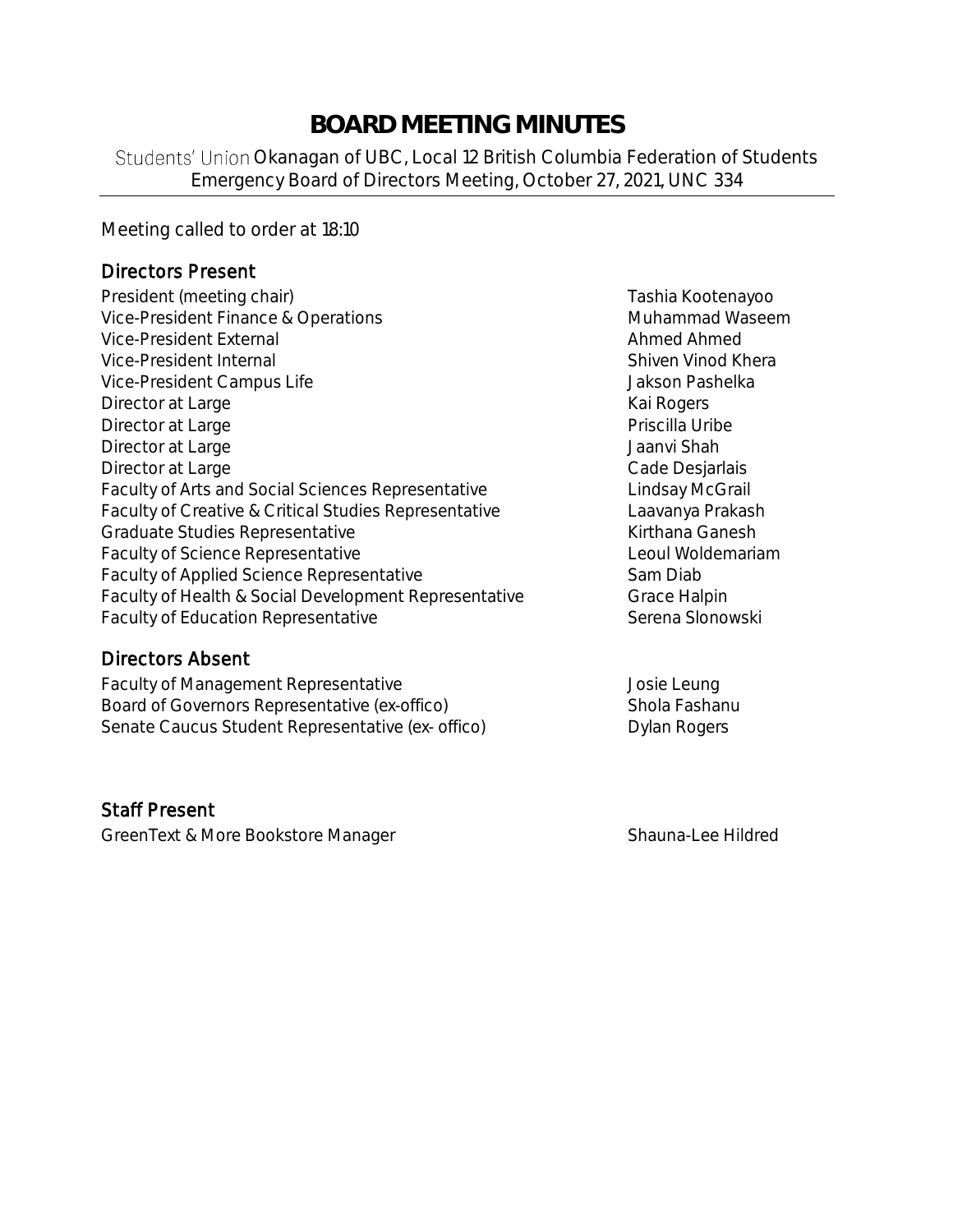### **1.** ACKNOWLEDGEMENT OF TERRITORY

*We would like to acknowledge that we are on the traditional, ancestral territory of the Okanagan Nation. We would like to recognize that learning happened in*  this place long before this institution was established. It's important that we *understand that we are very privileged to be living, working, and learning in these territories that are not our own.*

### **2.** ADOPTION OF AGENDA AND REVIEW OF MEMBERSHIP

# 21/10/27.01

Rogers/Khera

Be it resolved that the agenda be adopted with NEW BUSINESS moved to the top of the adenga.

Carried

# **3.** NEW BUSINESS

### 21/10/27.02

Waseem/Khera

Be it resolved that the Pakistani Students Association be funded \$2500.

Waseem motivated the motion and stated that the Pakistani Student Association has been active throughout the Covid-19 pandemic and has continued to engage students. They have many events planned for the year and this funding request would cover both 2021-2022 academic semesters. Wassem also stated that to avoid any conflicts of interest as a Pakistani student, Khera took the meeting with the Pakistani Student Association.

Carried

21/10/27.03

Waseem/Desjarlais

Be it resolved that the Sex Positivity club be funded \$2500.

Wassem motivated the motion and noted that the Sex Postivity Club has already hosted sold out events and has more events planned for the semester. The Sex Positivity Club engages a lot of students on campus and works with other UBCO departments and SUO student associations.

*McGrail arrived at 18:21*

Kootenayoo would like to confirm that we are not double funding any events that include other SUO student associations by funding the Sex Positity Club and another student association for the same event.

Waseem mentioned that they have 6 or 7 events planned, but were not sure if any were being double funded at this time.

Desjarlais asked about the process for funding which was explained by Waseem. Carried

21/10/27.04 Waseem/Desjarlais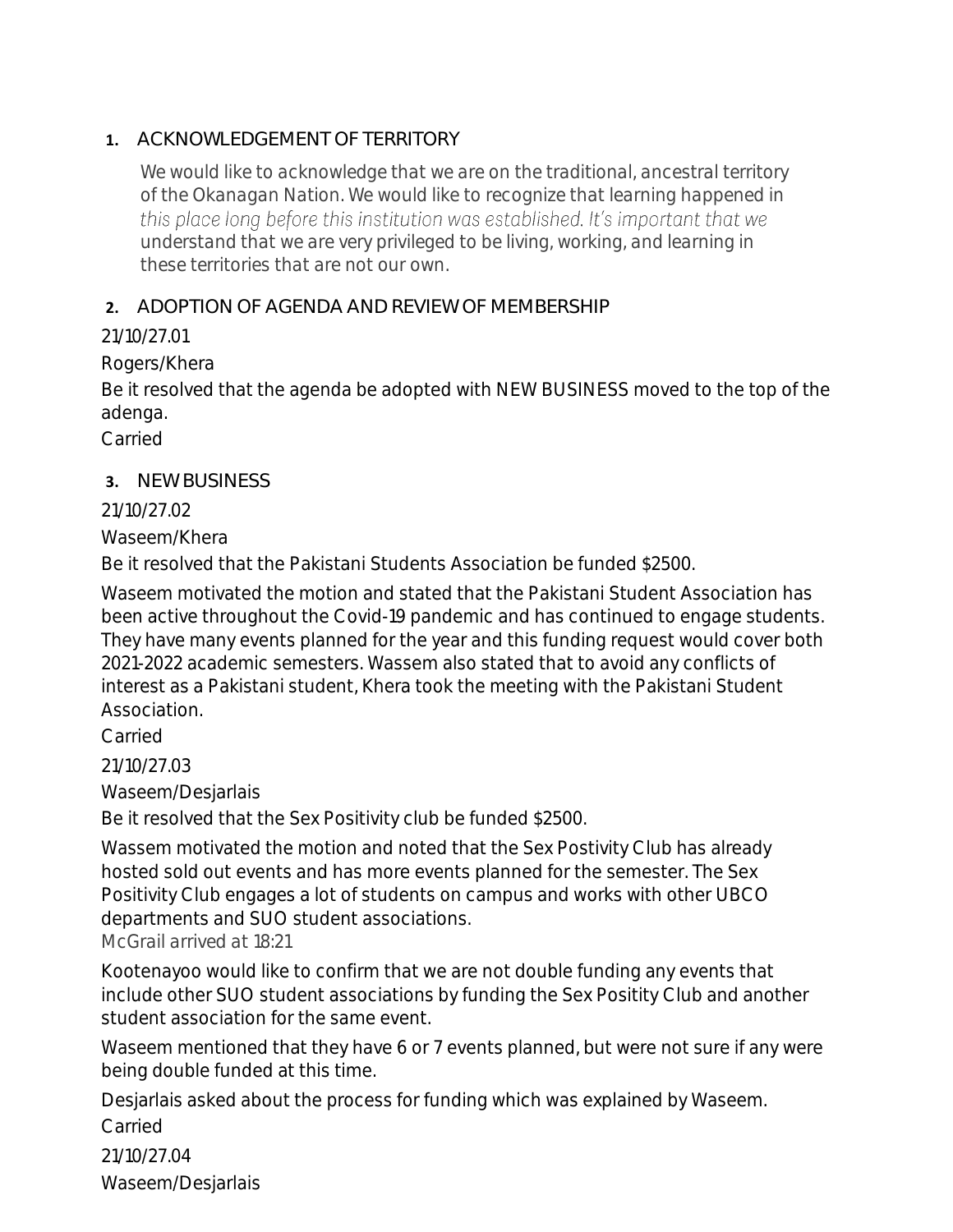Be it resolved that the Games Club be funded \$2500.

Waseem motivated and noted that the Games Club executives were all engaged in the funding process and that all the executives attending the funding meeting. The Games Club has many events planned and has had continued growth in membership. They were very active during the Covid-19 pandemic and are able to offer a variety of events for all students.

Carried

21/10/27.05

Waseem/Khera

Be it resolved that the Computer Science Course Union be funded \$2800.

Waseem motivated and spoke about the variety of events that CSCU has planned for the year, including a conference and career opportunities for students. They are one of the few student associations on campus that helps foster career opportunities for their members as well as they are experiencing a lot of growth.

Desjarlais expressed concern about funding expectations going forward.

Waseem confirmed that the funding was for term 1 only at this time and that the SUO plans to work with the CSCU to get sponsorships and funding going forward as well as help with the planning of their planned conference.

Kootenayoo wanted to know what the cap on funding requests was for the year and the account balance of the CSCU.

Waseem and Khera discussed the regulations around funding to answer various questions. Confirmed that at the beginning of the semester that CSCU had around \$5000 in their account, however have hosted events and been required to put deposits down for second semester events.

Slonowski confirmed that we not funding students to attend a conference, but helping the CSCU host a conference.

Ahmed spoke in favor of the motion, mentioned that the CSCU is a successful course union that benefits the students directly.

Waseem motioned the call to question. It was seconded by Desjarlais. The motion was carried.

21/10/27.05 Motion carried.

21/10/27.06

Waseem/Khera

Be it resolved that Beats UBCO be funded \$4000.

Waseem motivated and said that Beats UBCO is a student association that competes on an international level. Waseem further explained how well Beats UBCO is managed and that their funding application was completed at a very high level. Beats UBCO does a lot of events and fundraising on their own to compete, and their events are well attended.

Kootenayoo questioned why we were approving funding for more than the student association requested.

Waseem confirmed that this was their total funding request for the year and the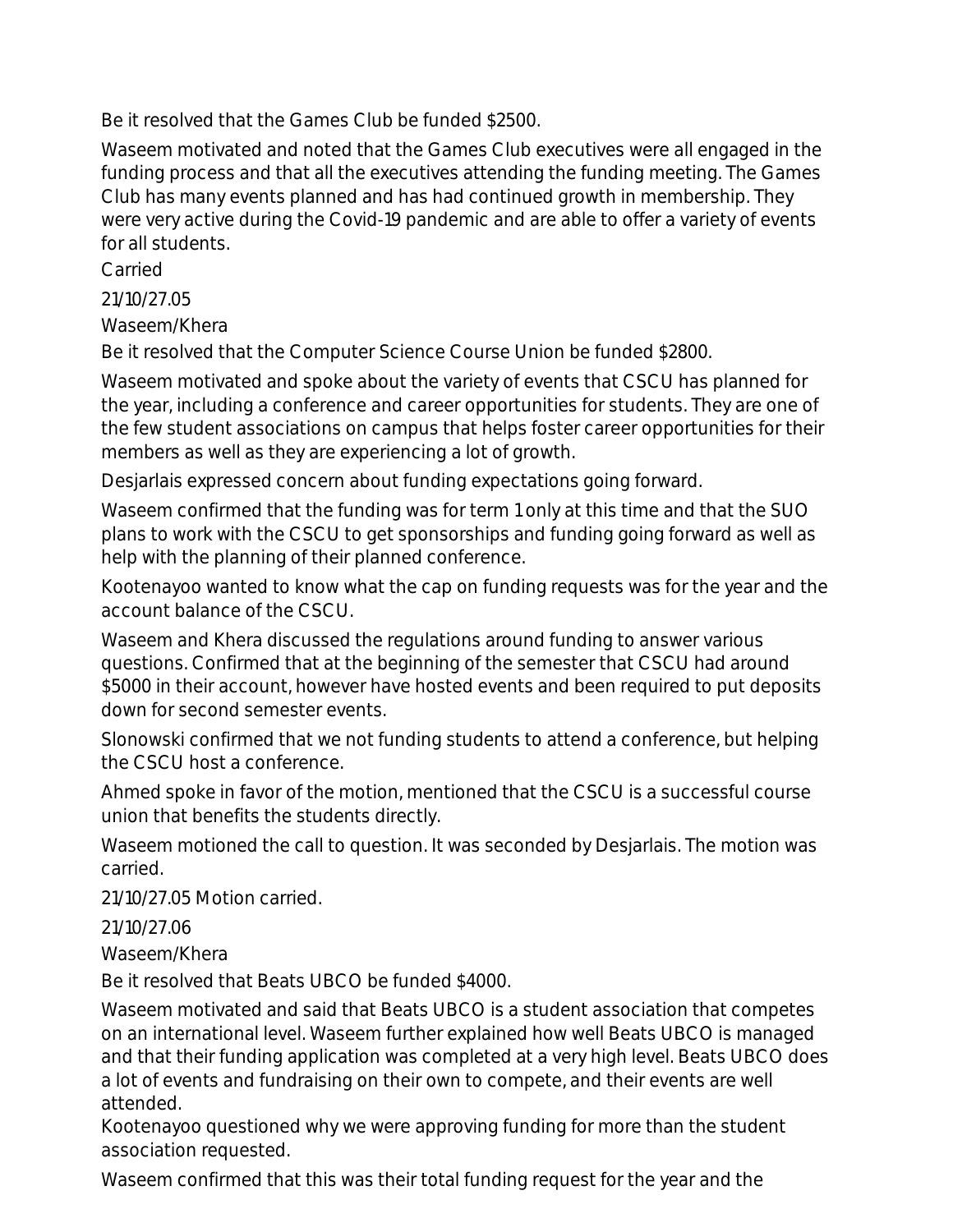committee felt that it made more sense to request their full funding request for the year at once instead of once per semester.

Khera confirmed that Beats UBCO had requested \$2000/semester and that the committee agreed to fulfill their funding at once.

McGrail spoke in favor as their events are very well run and attended. They are also one of our student associations that has beat UBC Vancouver in competition.

Desjarlais spoke in favor.

Desjarlais motioned to call the question. McGrail seconded. Motion was carried.

21/10/27.06 Motion carried.

21/10/27.07

Waseem/Khera

Be it resolved that Age Link be funded \$2600.

Waseem motivated and said that they were an active student association throughout the Covid 19 pandemic. Age Link is a community driven student association that brings together students and senior citizens, often over meals. They do a lot of community outreach and their events are very positive.

Rogers spoke in favor, "Old people are dope".

**Carried** *Waseem left at 18:49*

# **4.** OLD BUSINESS

# 21/10/27.08

McGrail/Rogers

Whereas the 2020-2021 Board of Directors established an ad-hoc Resource Center Advisory Committee tasked with the following mandate in response to student concerns on SUO accountability to fair, equitable and adequate support for their Resource Centers:

1. To re-evaluate the Resource Centre spaces and structures;

2. To consult with the Equity and Inclusion Office on the space and needs of our members;

3. To make recommendations on the creation of a new Resource Center Structure;

4. To conduct an environmental scan of the processes and consultation feedback

to demonstrate areas of improvement etc., and

Whereas the recommendations set forth by the Resource Center advisory committee in their report was adopted by the 2020-2021 Board of Directors, and

Whereas the 2021-2022 Board of Directors has a responsibility to continue actively addressing and implementing these recommendations,

Be it resolved that the Board of Directors ratify the attached implementation plan, and Be it further resolved that any applications for new resource centers be tabled until at least phase three of the plan has been adequately completed as deemed by two-thirds majority of the Board of Directors.

McGrail motivated and encouraged all directors to read the recommendations in full to